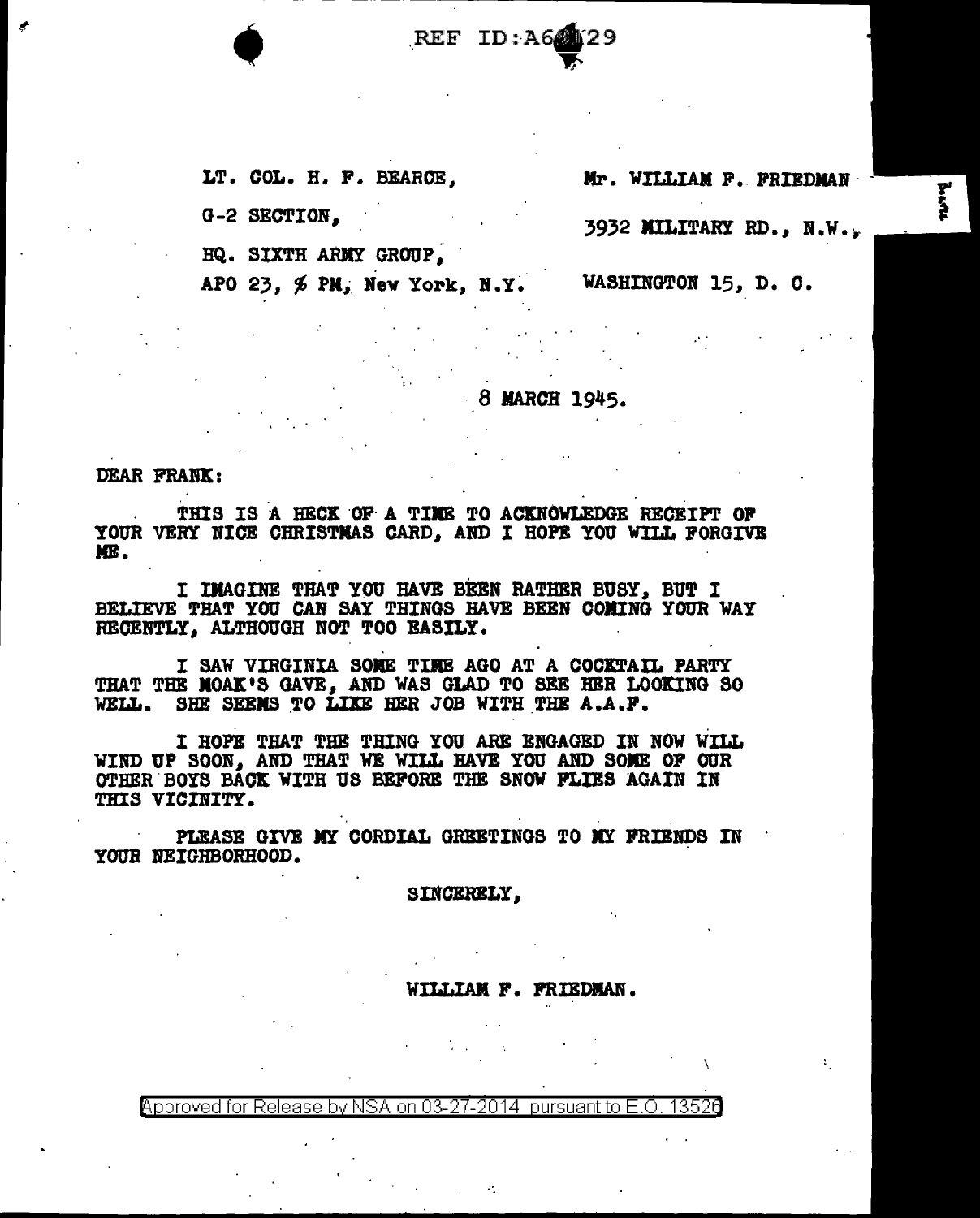H. Col. H. J. Beaver Jection Gray Apo-23, 14 4 4 **AFRIC** Mr. and Mrs. 39 -- William Road N.W. Washington Barce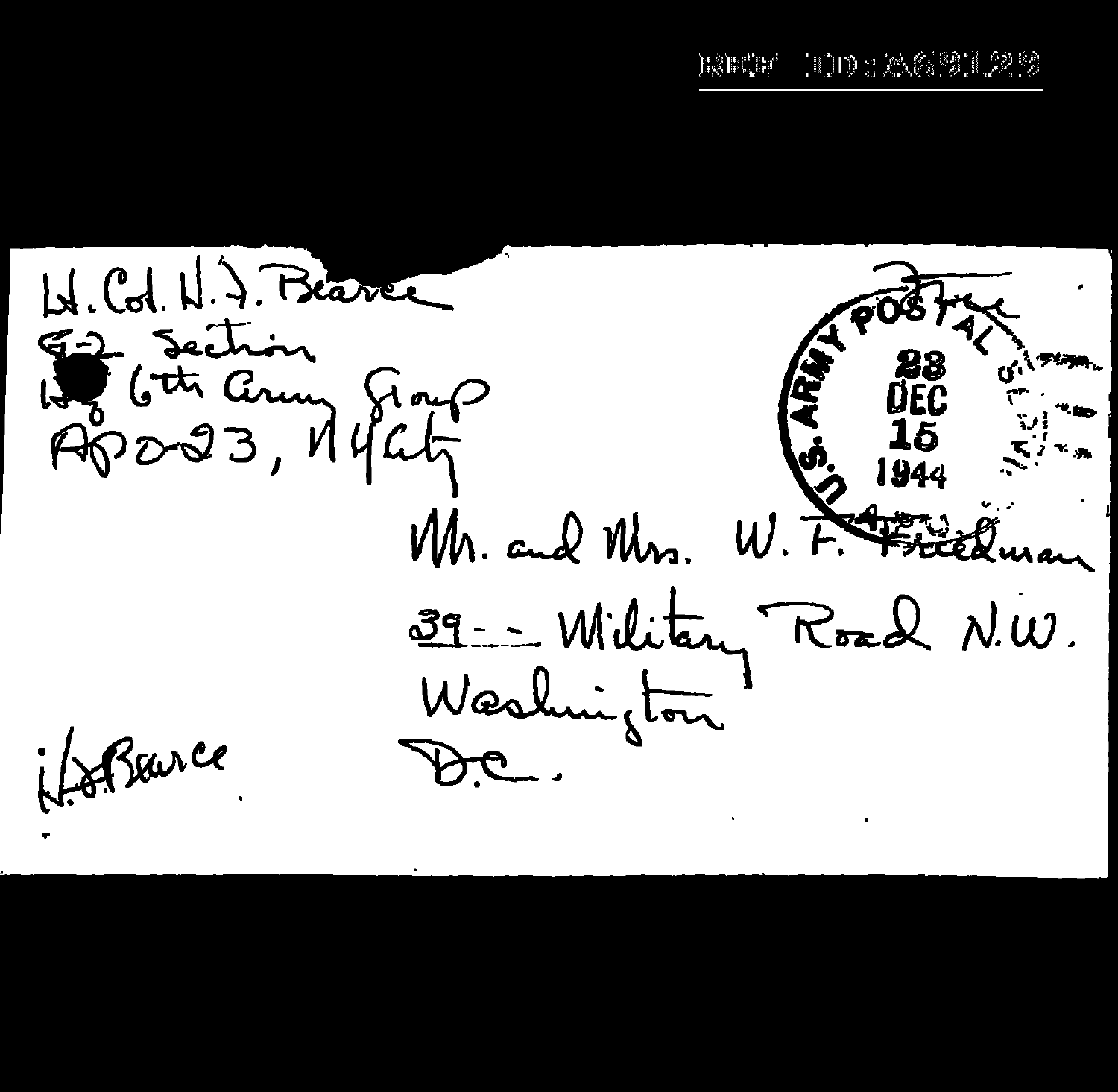${\rm E20257-1110\pm20.65311.2239}$ 



## HEADQUARTERS SIXTH ARMY GROUP CHRISTMAS France 1944